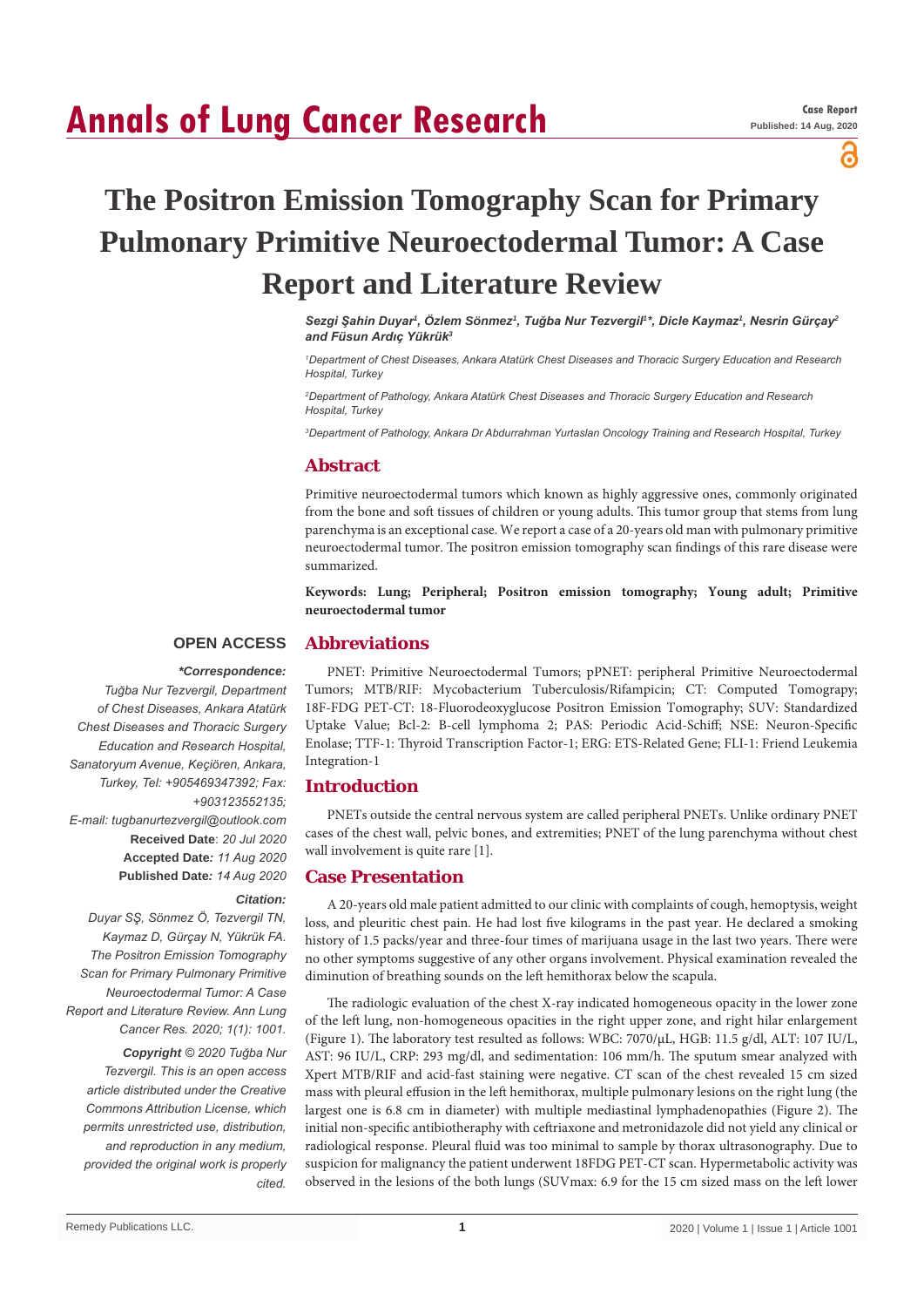| Year                                                                                                              | Sex | Age   | <b>Number of Cases</b> | Location   | Size (cm)    | SUV (max)  | Ref.                     |  |
|-------------------------------------------------------------------------------------------------------------------|-----|-------|------------------------|------------|--------------|------------|--------------------------|--|
| 2009                                                                                                              | F   | 73    |                        | <b>LLL</b> |              | 4.36       | Kara Gedik G et al. [14] |  |
| 2009                                                                                                              | M   | 17    |                        | <b>RUL</b> | 10           | 8.3        | Demir MK et al. [15]     |  |
| 2010                                                                                                              | M   | 18    |                        | RUL/M      | <b>NS</b>    | <b>NS</b>  | Kamaleswaran et al. [16] |  |
| 2014                                                                                                              | M/F | $15*$ | 6                      | CW/M       | $5.1 - 13.7$ | $4 - 18.6$ | Xia et al. [6]           |  |
| 2015                                                                                                              | M   | 16    |                        | <b>BMN</b> | $0.5 - 1$    | <b>NS</b>  | Dong M et al. [1]        |  |
| 2017                                                                                                              | M   | 58    |                        | <b>RLL</b> | 7.7          | 17.2       | Başgöz BB et al. [5]     |  |
| 2019                                                                                                              | M   | 28    |                        | LUL.       | 2.8          | <b>NS</b>  | Ekin S et al. [7]        |  |
| $\alpha$ in i an ili i ili ee i ili ili al ili ili mile tili ili ili ili al al an an ili ali mile mili al ili ili |     |       |                        |            |              |            |                          |  |

SUV: Standardized Uptake Value; F: Female; M: Male; LLL: Left Lower Lobe; RUL: Right Upper Lobe; M: Mediastinum; CW: Chest Wall; BMN: Bilateral Multiple Nodules; RLL: Right Lower Lobe; LUL: Left Upper Lobe; NS: Not Stated; Ref: References; \*: mean



**Figure 1:** Chest X-ray: Nonhomogeneous opacities on the left lung lower zone, approximately 3 cm × 4 cm sized mass on the middle zone of the right lung.



sized central mass on the right hemithorax.

lobe, SUVmax: 3.69 for 5.5 cm sized mass on the right lower lobe and SUVmax: 3.03 for 2.2 cm sized nodular lesion in the right upper lobe). The millimetric nodules on the left upper lobe did not show any hypermetabolic activity. In the mediastinum, right paratracheal, aorticopulmonary, left parasternal, prevascular, subcarinal, left hilar (SUVmax: 2.70), right hilar (SUVmax: 4.86), and left supraphrenic lymph nodes had mildly increased 18F-FDG uptake. Due to the absence of endobronchial lesion on fiberoptic bronchoscopy, CTguided transthoracic tru-cut biopsy was applied to the mass on the left lung. Histopathological examination of the sections exposed small, round, and blue tumor cells which is the common morphology of PNET. The immunohistochemical staining was positive for Bcl-2 and PAS. Ki-67 proliferation index was found as 10%. The lack of CD45 immune-positivity ruled out lymphoma in differential diagnosis. CD56, synaptophysin, chromogranin, NSE, and TTF-1 were all negative. The final diagnosis of pPNET originated from lung parenchyma was reached after the further immunohistochemical and cytogenetic evaluation which resulted in positivity for CD99, Fli1, and ERG.

|  |  | Table 2: PET scan findings of the case. |  |  |
|--|--|-----------------------------------------|--|--|
|  |  |                                         |  |  |

| Location         | Size (cm) | <b>SUVmax</b> |  |
|------------------|-----------|---------------|--|
| Left lower lobe  | 15        | 6.9           |  |
| Right lower lobe | 5.5       | 3.69          |  |
| Right upper lobe | 22        | 3.03          |  |
| Left upper lobe  | 0.8       | not stated    |  |

# **Discussion**

PNETs are highly aggressive tumors of the soft tissues and skeletal system [2]. In 1918, Stout et al. [3] discovered this tumor group in the ulnar nerve of an adult patient. In 1979, Askin et al. [4] published a series of cases reporting PNETs placed in thoracopulmonary region which diagnosed at twenty patients whose age average is fourteen. After some recent studies pointed out the similar genetic features of Ewing Sarcoma, extraosseous Ewing Sarcoma, and PNET, these tumors were classified as "Ewing Sarcoma Family of Tumors." Clinical symptoms of pulmonary PNETs may vary including cough, chest pain, hemoptysis, and shortness of breath. As in our case, PNETs are commonly seen in young male patients [5]. The radiologic presentation of primitive pulmonary PNETs tends to be large masses on CT scan [6,7]. However, in this case, rapidly growing nature of this tumor caused a "giant" mass with 15 cm in size, which is probably the largest PNET in the literature. The bilateral lung metastasis and mediastinal involvement also contribute to the rarely seen presentation of this case.

Recently published case reports and case series indicated that PET scan may be useful in the diagnosis and follow-up of patients with pPNET. Györke et al. [8] found that PET is more sensitive than bone scintigraphy for the bone metastases of Ewing tumors. In this study the mean SUV of the true-positive cases was  $4.54 \pm 2.79$ . Another study recommended the guidance of the elevated SUV max for evaluation of the bone marrow involvement in the patients with Ewing tumors instead of blind bone marrow aspiration [9]. Avoiding bone marrow aspiration was also suggested for the patients who do not have any distant metastasis on 18F-FDG PET-CT [10]. An increased 18F-FDG activity in PET-CT was reported in the cases with kidney, ileum originated PNETs as well [11,12]. However, the soft tumor of the forearm diagnosed as pPNET did not cause any increase in FDG uptake [13]. The metabolic features of pPNET according to the origins of the tumors must be further investigated.

The PET scan findings of the pulmonary pPNETS in the literature are summarized in Table 1. Out of 12 cases reported since 2009, only one case with multiple small nodules lacked hypermetabolic activity on PET scan [1,5-7,14-16]. The data on Table 1 and PET scan findings